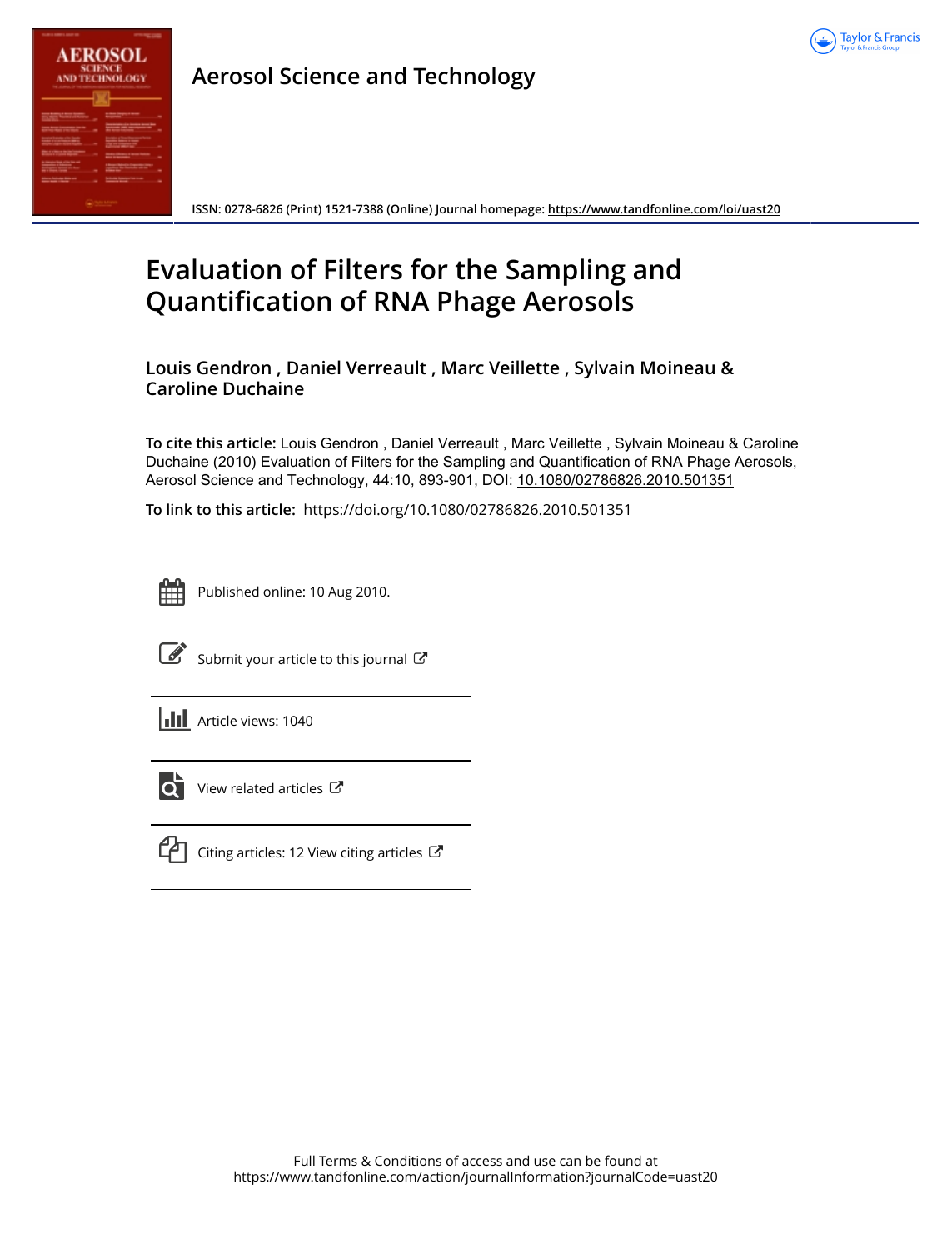

## **Evaluation of Filters for the Sampling and Quantification of RNA Phage Aerosols**

## **Louis Gendron,<sup>1</sup>***,***<sup>2</sup> Daniel Verreault,<sup>1</sup>***,***<sup>2</sup> Marc Veillette, Sylvain Moineau,2***,***<sup>3</sup> and Caroline Duchaine<sup>1</sup>***,***<sup>2</sup>**

<sup>1</sup> Centre de Recherche, Hôpital Laval, Institut Universitaire de Cardiologie et de Pneumologie de *l'Universite Laval, Quebec City, Quebec, Canada ´*

<sup>2</sup>Département de Biochimie, Microbiologie et Bioinformatique, Faculté des Sciences et de Génie,

*Universite Laval, Pavillon Alexandre-Vachon, Quebec City, Quebec, Canada ´*

<sup>3</sup> Groupe de Recherche en Ecologie Buccale (GREB) and Félix d'Hérelle Reference Center for Bacterial *Viruses, Faculte de M ´ edecine Dentaire, Universit ´ e Laval, Pavillon de M ´ edecine Dentaire, Quebec City, ´*

*Quebec, Canada*

**This study exploits the virulent bacteriophages phi 6 (dsRNA) and MS2 (ssRNA) as surrogates for airborne RNA viruses. Two different filter types, polytetrafluoroethylene (PTFE) and polycarbonate (PC), were tested for their efficiency in collecting aerosolized RNA phages. Two commercial kits were tested for total RNA isolation. Also, heat shock treatments were performed in three different media to obtain the most favorable conditions for reverse transcription assays of dsRNA. Our findings suggest that PC filters are more suitable to recover infectious airborne RNA viruses as determined by plaque assays. Both types of filters were equally efficient in recovering RNA from aerosolized phage phi 6 as established by qRT-PCR. Viral samples should be treated with QIAamp Viral RNA Mini Kit and a 5 min heat shock treatment at 110**◦**C in TE buffer before RT-PCR to maximize detection of phage phi 6. Overall, the infectivity of the recovered phages was severely affected by the aerosolization/air sampling process and the presence of RNA viruses in air samples should be determined by qRT-PCR.**

## **INTRODUCTION**

RNA viruses such as influenza viruses, severe acute respiratory syndrome coronavirus (SARS-CoV), and respiratory syncytial virus (RSV) are leading causes of respiratory illnesses and infectious disease-related deaths amongst young children and the elderly worldwide (WHO 2009). Airborne transmission of these viruses often occurs but this phenomenon is still misunderstood. A problem encountered when studying bioaerosol transmission is the hazards to the laboratory staff while manipulating pathogenic strains. Therefore, the use of proper surrogates could reduce the safety risks and facilitate in-depth investigations.

Phages pose no significant risk to humans, they are easy to propagate in laboratory and their similarities with eukaryote viruses make them interesting models for aerovirology research. For these reasons, the coliphage MS2 (Golmohammadi et al. 1993), a small non-enveloped bacterial virus (*Leviviridae* family) with a capsid diameter of 25 nm and a genome made of a single-stranded RNA (ssRNA) molecule (3569 nucleotides), has been used as an airborne viral model in many aerosol studies (Barker and Jones 2005; Burton et al. 2007; Eninger et al. 2009; Grinshpun et al. 2007; Hogan et al. 2005; Hogan et al. 2006; Hogan et al. 2004; Holton and Webb 1994; Kettleson et al. 2009; Li et al. 2009; Perrott et al. 2009; Tseng and Li, 2005; 2006; Walker and Ko, 2007; Wang and Brion 2007). The *Pseudomonas syringae* virulent phage phi 6 is another well characterized bacterial virus that has some interesting features as a surrogate for RNA viruses, although it has been used only sporadically in aerosol studies (Ellis and Schlegel 1974). This virion is spherical and approximately 85 nm in diameter (*Cystoviridae family)*. It possesses a lipid-containing envelope exterior to nucleocapsid (Ellis and Schlegel 1974) as well as a double-stranded RNA (dsRNA) genome separated into three segments of 6354 bp (segment L, (Mindich et al. 1988)), 4063 bp (segment M, (Gottlieb et al. 1988)), and 2948 bp (segment S, (McGraw et al. 1986)). Overall, it has similar structural organization with other dsRNA viruses such as rotaviruses and reoviruses (Bamford et al. 2002;

Received 27 October 2009; accepted 7 June 2010.

We express appreciations to Serge Simard for statistical analysis and to Geneviève Rousseau for technical advice. L.G. received a Canadian Center for Health and Safety in Agriculture (CCHSA) summer training award. C.D. received funding from the Natural Sciences and Engineering Research Council (NSERC) of Canada. C.D. is also the recipient of an FRSQ Junior 2 scholarship as well as CCHSA Time-release support. S.M. and C.D are members of the FRSQ Respiratory Health network. This work was funded by a collaborative health research project grant from NSERC of Canada to S.M and C.D.

Address correspondence to Caroline Duchaine, Centre de Recherche, Hôpital Laval, 2725 Chemin Ste-Foy, Ste-Foy (Quebec), Canada G1V 4G5. E-mail: Caroline.Duchaine@bcm.ulaval.ca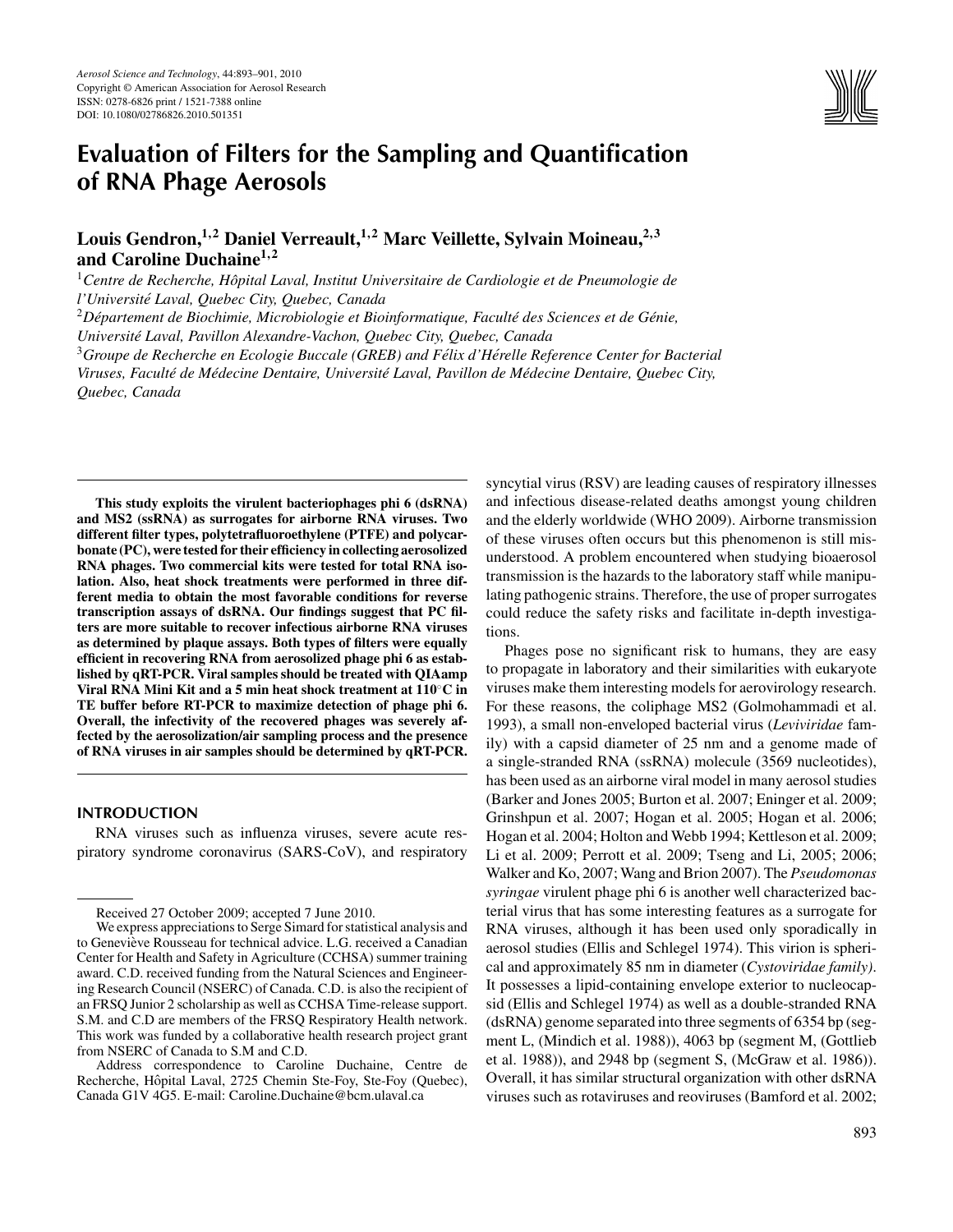Poranen and Tuma 2004), as well as with some ssRNA viruses (HIV and hepatitis C) (Butcher et al. 2001).

Detection of airborne viral particles is greatly influenced by three main factors: the concentration of airborne viruses, the efficiency of the air-sampling system to recover airborne particles, and the sensitivity of the diagnostic assays used to detect the target in the sample (Hermann et al. 2006). Therefore, protocol optimization based on these factors is crucial for better environmental sampling analysis, especially when encountering low viral concentrations.

A wide variety of air samplers using various physical proprieties are available for recovering airborne viruses and they include cyclone samplers, liquid impingers, slit samplers, electrostatic precipitators, and filters (Verreault et al. 2008). No perfect system is available as they have each their advantages and pitfalls. For example, filters are attractive due to their high efficiency in trapping particles with an aerodynamic size of less than 500 nm (Verreault et al. 2008). Additionally, filters can be used to collect air samples for at least 40 h (Myatt et al. 2003), thus enhancing the probability of recovering low viral concentrations. However, it was previously reported that filters are less efficient for recovering infectious viral particles (Tseng and Li 2005). Filter sampling coupled with PCR-based technology is considered a powerful method for detecting low concentrations of airborne viruses and is becoming highly recommended to evaluate bioaerosol contamination levels in different environments (Aintablian et al. 1998; McCluskey et al. 1996; Myatt et al. 2003; Tsai et al. 2006). Consequently, the development of sensitive techniques for airborne viral detection should be a priority.

The aim of this study was to develop and optimize the detection of airborne RNA viruses using virulent phages MS2 and phi 6 as surrogates. First, the viral particle collection efficiencies of PTFE and PC filters were compared using qRT-PCR and plaque assays. Then, the sampling stress on the infectivity of two test phages was determined. The efficacy of Qiagen's QIAamp Viral RNA Mini Kit and Invitrogen's TRIzol® LS Reagent for total RNA extraction from viral sample was also examined. Finally to increase the detection limit, the effects of a heat shock treatment on dsRNA.

## **MATERIALS AND METHODS**

## **Bacteriophages**

Phage phi 6 (HER 102) and its bacterial host *Pseudomonas syringae* (HER 1102) were provided by the Felix d'Hérelle Reference Center for Bacterial Viruses (www.phage.ulaval.ca). Bacteriophage MS2 (ATCC 15597-B1) and its bacterial host *Escherichia coli* (ATCC 15597) were obtained from the American Type Culture Collection (ATCC). Phage MS2 was propagated at 37◦C under agitation in flasks containing ATCC medium 271 and its *E. coli* host. The phage was added when OD<sub>600nm</sub> reached 0.1 and the incubation was carried on for 2 to 3 h until most cells had lysed. Cells and debris were removed from the phage lysate by centrifugation at 3500 RPM for 10 min at room temperature. The phage-containing supernatant was filtered  $(0.45 \mu m)$  and then kept at 4◦C until use. For phage phi 6, 10-fold dilutions of the phage stock prepared in Tryptic Soy Broth (TSB) (Becton, Dickinson and Company, Sparks, MD) were mixed with an overnight (O/N) culture of *P. syringae* in TSB and soft agar (TSB supplemented with 0.7% agar), then the mixtures were poured on the surface of TSB plates (1.5% agar) and incubated overnight at 25◦C. After incubation, the soft agar containing the phages was added to tubes containing 5 ml of TSB. Tubes were placed on a shaker adjusted for slow rotations for 20 min. Finally, centrifugation and filtration were performed as described for phage MS2. Phage amplifications produced approximately  $10^{10}$  PFU per ml as determined by plaque assay (Adams, 1959).

## **Test Filters**

Two types of 37 mm filters were used, polytetrafluoroethylene filters with 0.3 *µ*m porosity (PTFE; SKC Inc., Eighty Four, PA) and polycarbonate filters with 0.4 *µ*m porosity (PC; SKC Inc.). The filters were mounted on cellulose support pads placed in 37 mm clear styrene 3-piece cassettes (SureSeal, SKC Inc.).

## **Aerosol Generation and Viral Particle Sampling**

Aerosolization was performed in a customized SCL-GenaMINI chamber (SCL Medtech Inc., Montreal, QC, Canada). The experimental design for aerosol production and sampling was successfully used previously with DNA phages and is described elsewhere (Verreault et al. 2010). A nebulizer (Single-Jet Atomizer, model 9302, TSI Inc., Shoreview, MN) generated the aerosols at a rate of 3 L/min. The nebulized solution was composed of 69 ml of phage buffer (Tris-HCl 10 mM, pH 7.4, NaCl 100 mM, MgSO<sub>4</sub>10 mM) and 1 ml of amplified phage lysate. The final concentration in the nebulizer for each phage was approximately  $10^8$  PFU per ml. The liquid flow rate of the nebulized solution was of 0.15 ml/min. The generated aerosol passed through a desiccator (model 3062, TSI Inc., Shoreview, MN) to remove the excess of water before penetrating the chamber and to allow the formation of droplet nuclei. The desiccant blue beads (EMD Chemicals Inc., Gibbstown, NJ, Cat. # EM-DX0017-3) were used in the desiccator in order to eliminate unwanted background created by the original silica desiccant. While entering the chamber, the aerosol was diluted with HEPA-filtered dry air. The quantity of air added was calculated based on the quantity of air pumped out of the chamber. A total of 6 filters (3 PC and 3 PTFE) as well as an Aerodynamic Particle Sizer (APS; model 3321, TSI Inc.) were connected to the chamber. Each filter system was connected to a GILAIR-5 constant flow air sampling pump (Sensidyne Inc., Clearwater, FL) functioning at a rate of 2 L/min. Pumps were calibrated with a DryCal DC-1 Flow Calibrator (Bios International Corporation, Butler, NJ) before each experiment. The APS aspirated air at rate of 5 L/min and the total amount of aerosol pumped out of the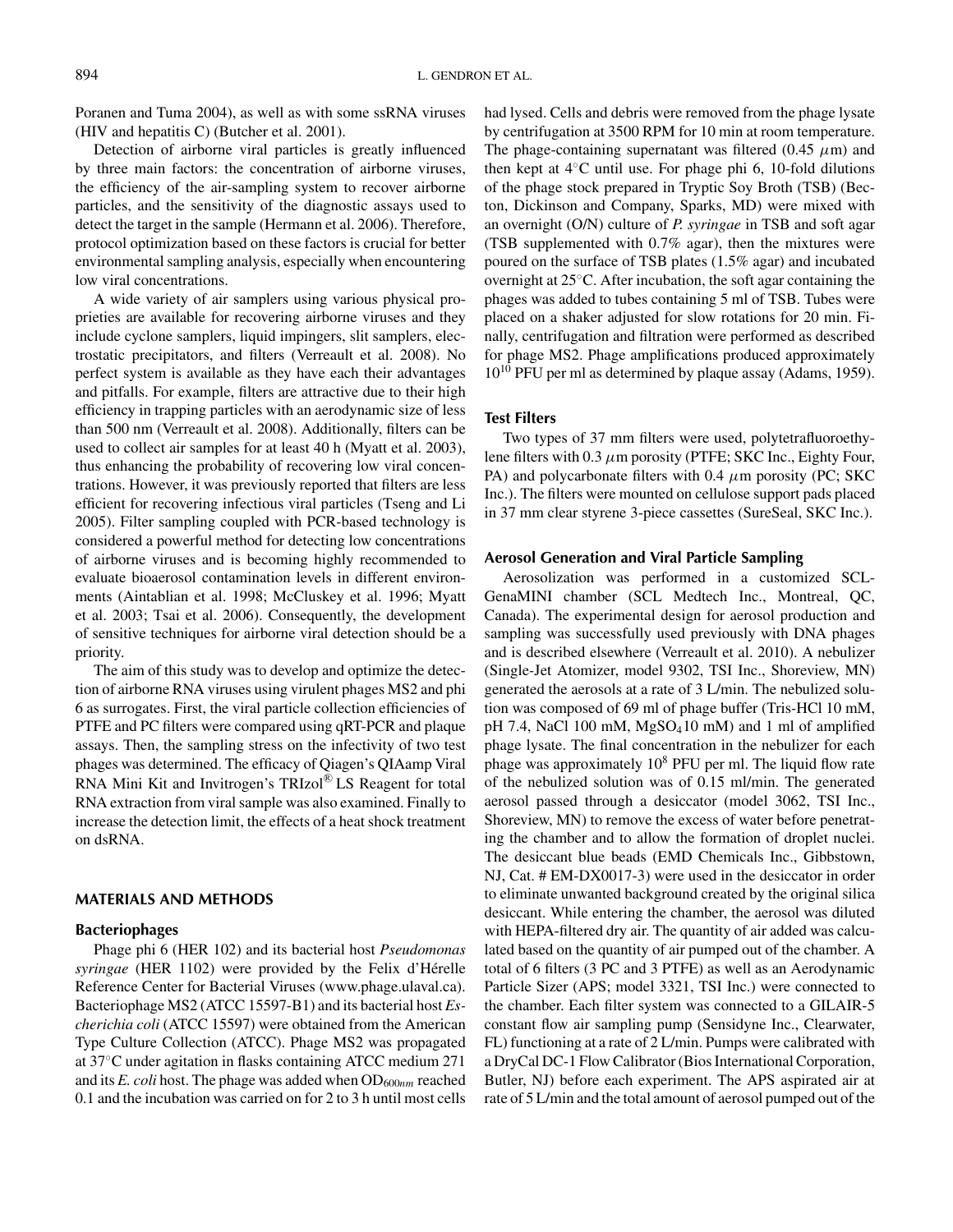chamber was 17 L/min. Consequently, the total volume of aerosol entering the chamber was 20 L/min (3 L/min generated by the nebulizer and 17 L/min by the HEPA filtered air). Simultaneously, the vacuum connected to the chamber aspirated automatically the excess air that could not be pumped out of the chamber so that the pressure inside the chamber would remain nil. The aerosolization and collection times were of 20 min and prior to aerosol collection, a period of 5 to 10 min was used to stabilize the aerosol generation, which was monitored with the APS.

## **Extraction of Viral Particles from Filters**

Immediately after the viral particle sampling, 5 ml of TSB was deposited on each filter by removing the top part of the cassette and then closing it tight enough to avoid spills. While previous studies used sterile water with or without a detergent to elute the particles from the filters (Palmgren et al. 1986; Tseng and Li, 2005), it was necessary to use TSB for phage phi 6 in order to recover evenly dispersed particles (data not shown). Then, the filters were placed on a shaker at maximum velocity for 20 min at room temperature (RT) to elute the phage particles from the filters.

## **Extraction Efficiency**

After collecting airborne particles on filters, the extraction process plays an important role on the recovery efficiency of infectious particles and of RNA. To study the efficiency of the extraction step, 10  $\mu$ l of a known quantity of viruses was deposited on both filter types and air-dried (for approx. 20 min) in fully mounted open-face cassettes. Then, the previously described extraction protocol (see previous section) was applied. Results of the air-dried particle recovery were compared to samples in which the air-drying step was omitted. In this case, the phages were not deposited on the membrane and air-dried but spiked into the 5 ml of TSB, and the cassettes were shaken. The phages were measured by plaque assays to count infectious units and by RT-qPCR to estimate RNA recovery. Furthermore, results were compared to liquid samples to determine the consequences of agitation on viral recovery. Experiments were performed in triplicate. The plaque assays were performed in triplicate and qRT-PCR in duplicate.

### **Impact of Sampling Stress on Phage Recovery**

For this part of the study, PC filters were chosen as models. Sampling stress was evaluated by passing HEPA filtered air at 2 L/min through closed-face cassettes containing PC filters after a 20 min previous chamber sampling (see Aerosol generation and viral particle sampling section). Samples were taken at 0, 1, 4, and 12 h for analysis by plaque assays and qRT-PCR. Sampling stress on viral RNA was evaluated by comparing the quantity of viral genome copies (qRT-PCR) per filter at a given time divided by the quantity of viral genome copies per filter at time 0 (directly after the 20 min sampling period). Infectivity

rate at each sampling time was also calculated by dividing the quantity of infectious phage (PFU) filter by the quantity of viral genome copies per filter at the same given time. Experiment was performed once and measurements were done in triplicates for plaque assays and duplicates for qRT-PCR.

## **RNA Extraction with the Qiagen's QIAamp Viral RNA Mini Kit**

When using the QIAamp mini-columns, we noticed that the use of 5.6*µ*g of carrier RNA suggested by manufacturer's protocol (Qiagen Canada Inc., Mississauga, ON, Canada) decreased the recovery of viral RNA from the two phages used in this study, 5-fold for MS2 and more than 10-fold for phi 6 as compared to no carrier RNA (data not shown). Therefore, RNA was extracted from samples using the Qiagen's QIAamp Viral RNA Mini Kit but without adding carrier RNA to the AVL buffer. Briefly, 140  $\mu$ l of each sample to be tested was used for the extraction and a double elution using  $2 \times 40 \mu l$  was done for maximum RNA recovery as recommended by the manufacturer.

## **RNA Extraction with the Invitrogen's TRIzol<sup>R</sup> LS Reagent**

RNA extraction was performed according to the instructions provided with Invitrogen's TRIzol®LS Reagent (Invitrogen Inc., Burlington, ON, Canada). For better comparison with Qiagen's QIAamp Viral RNA Mini Kit, 140 *µ*l of samples were used for RNA extraction and isolation. At the end of the procedure, RNA was vacuum-dried for 10 min before resuspending the RNA in 80  $\mu$ l of IDTE buffer (Integrated DNA Technologies Inc., Coralville, IA).

### **cDNA Synthesis**

Prior to cDNA synthesis, heat shock treatments were performed on phi 6 genome to denature the dsRNA segments. Samples were either used without any heat shock treatment or heated at 95<sup>°</sup>C or 110<sup>°</sup>C for 5 min before being placed on ice for 5 min. Different solutions used to resuspend phage RNA were also tested including RNase free Sigma water (Sigma Aldrich Inc., St-Louis, MO), AVE buffer (Qiagen's QIAamp Viral RNA Mini Kit's elution buffer) and IDTE buffer (10 mM Tris, pH 8, 0.1 mM EDTA). cDNA synthesis was achieved by using iScript cDNA Synthesis Kit (Bio-Rad Laboratories, Hercules, CA). Five  $\mu$ l of extracted RNA was used as a template for cDNA synthesis with 4  $\mu$ l of 5x iScript Reaction Mix, 1  $\mu$ l of iScript Reverse Transcriptase, and 10 *µ*l of Nuclease-free water for a total volume of 20  $\mu$ l. The reaction was performed according to the manufacturer's protocol.

#### **Primers and Probes**

The primers and probes used for this study were designed using the Beacon Designer 4.02 software (Premier Biosoft International, Palo Alto, CA). For phage MS2, the primers used were forward primer (5'-GTCCATACCTTAGATGCG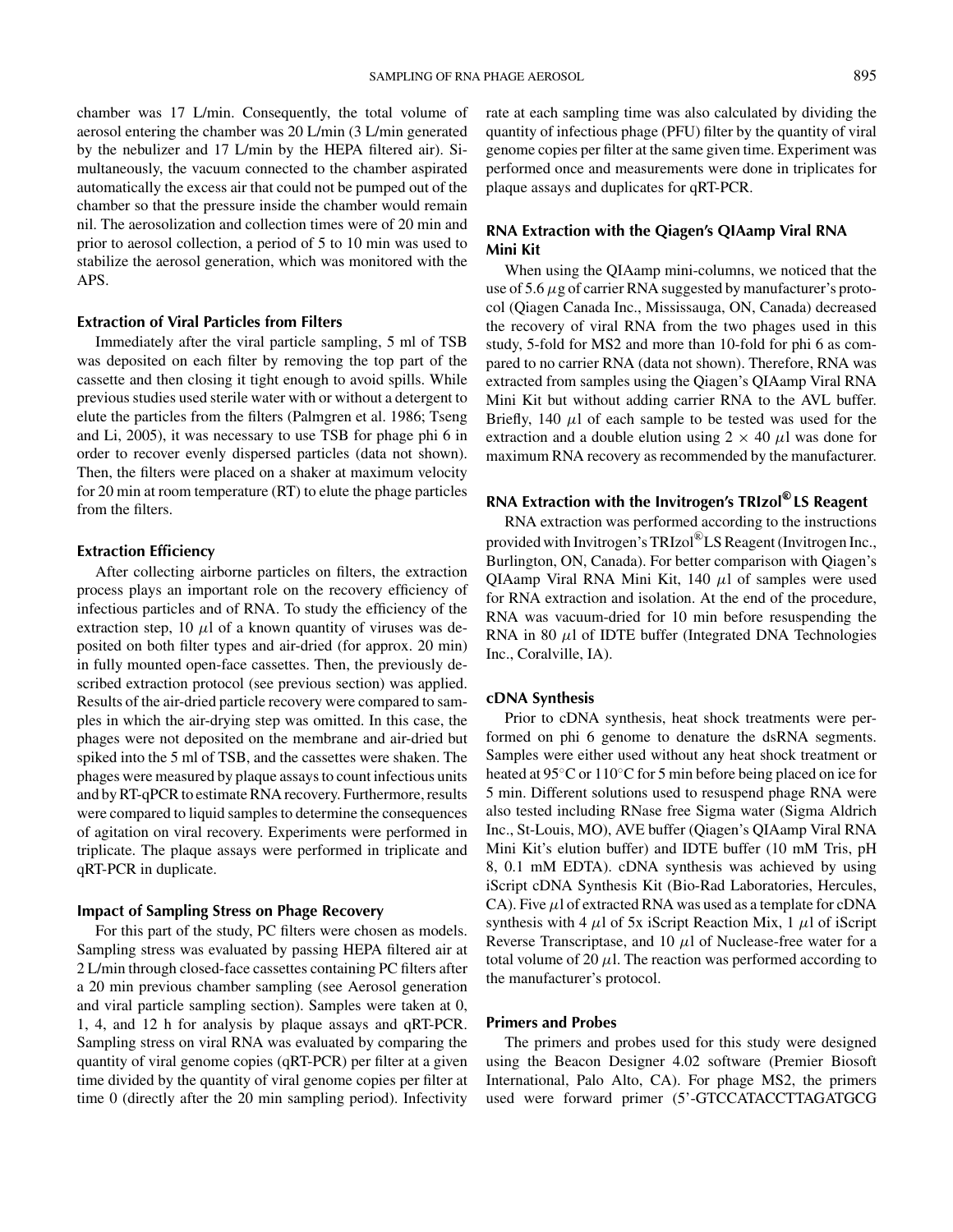TTAGC-3 , positions 1261–1284 in the genome of phage MS2), reverse primer (5 -CCGTTAGCGAAGTTGCTTGG-3 , positions 1401–1420), and dual labeled probe (5'-/56-FAM/ ACGTCGCCAGTTCCGCCATTGTCG/3BH, positions 1367- 1391). The forward primer was within the *mat* gene coding for the maturation protein while the other two primers were targeting the *cp* gene coding for the coat structural protein. The amplified region corresponded to a cDNA fragment of 160 bp. For phage phi 6, the primers used were the forward primer (5 -TGGCGGCGGTCAAGAGC-3 , positions 430–446), reverse primer (5 -GGATGATTCTCCAGAAGCTGCTG-3 , positions 506–530), and dual labeled probe (5'-/5HEX/CGGTC GTCGCAGGTCTGACACTCGC/3BH, positions 450–475). All three primers targeted the *phi-6S\_1* gene (coding for the P8 protein) located on the S segment. The amplified region corresponded to a cDNA fragment of 232 bp.

## **qPCR**

All PCR reactions were performed with the DNA Engine Opticon 2 Real-Time PCR Detection System (Bio-Rad Laboratories). Samples were analyzed using the Opticon Monitor Software version 2.02.24. The PCR reaction mix contained 1X final concentration of iQ Supermix (Bio-Rad Laboratories), 1 *µ*M of forward and reverse primers, 150 nM of MS2 probe or 300 nM of phi 6 probe, and 2  $\mu$ l of the desired cDNA template. The qPCR samples were adjusted to a final volume of  $25 \mu l$ with sterile Sigma water. The amplification cycle was: 94◦C for 3 min followed by 35 cycles of 94◦C for 15 s and 60◦C for 1 min with a plate read after the elongation step. All qPCR assays were performed in triplicates.

#### **Construction of Plasmid Standards for qRT-PCR**

PCR was performed on the cDNA of each viral sample with the same specific primers used in the qRT-PCR assays and with the same conditions as described above. The desired amplicon was purified using QIAquick PCR purification kit (Qiagen) and cloned into pCR4-TOPO with TOPO TA Cloning kit (Invitrogen). Transformation was done into One Shot (Invitrogen) chemically competent *E. coli* and plasmid DNA was purified using QIAprep Spin Miniprep Kit (Qiagen). Serial dilutions from the resulting clones were used as standard curves, each containing a known amount of input copy number.

#### **Calculation of Viral Recovery**

In order to compare the recovery efficiency of the filters, relative recovery (RR) parameters were used. RR was defined as the concentration of phages found on filters (PFU or genome copies per L of air) divided by the concentration of phages aerosolized (which is the product of the nebulizer liquid flow rate, 0.15 ml/min, and the PFU or genome copy concentrations in the nebulizer solution, divided by the total amount of aerosol generated after 20 min, i.e., 400 L). We defined RRp as the relative recovery determined by plaque assay and RRq as the relative recovery determined by qRT-PCR.

## **Statistical Analyses**

Data were expressed using mean and 95% confidence intervals (CI) and analyzed using the two-way ANOVA. For viral recovery data, two experimental factors were defined, one associated to the comparison between the two viruses (MS2 vs. phi 6) and one associated to the comparison between the two filter types (PC vs. PTFE). For sampling stress, one factor was associated to the comparison between the two viruses and one associated to the comparison between the different sampling times (0–12 h). For RNA extraction data, the same statistical approach was used as one factor was linked to the viruses and one to the comparison of the two techniques  $(TRIzol^{\circledR})$  versus QIAamp). For heat shock measurements, one factor was associated to the media comparisons (water, AVE, and TE buffer) and the other to the temperatures (no heat shock, 95 and  $110^{\circ}$ C). All values were log transformed to stabilize variances and the reported P-values were based on theses transformations. *Posteriori* comparisons were performed using the Tukey's technique. The normality assumptions were verified with the Shapiro-Wilk tests. The Brown and Forsythe's variation of Levene's test was used to verify the homogeneity of variances. The results were considered significant with P-values  $\leq 0.05$ . All analyses were conducted using the statistical package SAS, version 9.1.3 (SAS Institute Inc, Cary, NC).

## **RESULTS**

#### **Characteristics of Airborne Viral-Laden Particles**

During duplicate experiments where the 20 min aerosol sampling was performed for filter comparison purposes, the mass median aerodynamic diameter (MMAD) of the dried viral-laden particles obtained after nebulization was 1.02 and 1.01 *µ*m and the total concentrations were 6.37  $\times$  10<sup>3</sup> and 6.29  $\times$  10<sup>3</sup> particles/ $\text{cm}^3$  (Figure 1). Each time, temperature and relative



FIG. 1. Particle size distribution obtained after 20 min of nebulization at 3 L/min of the two viruses in phage buffer.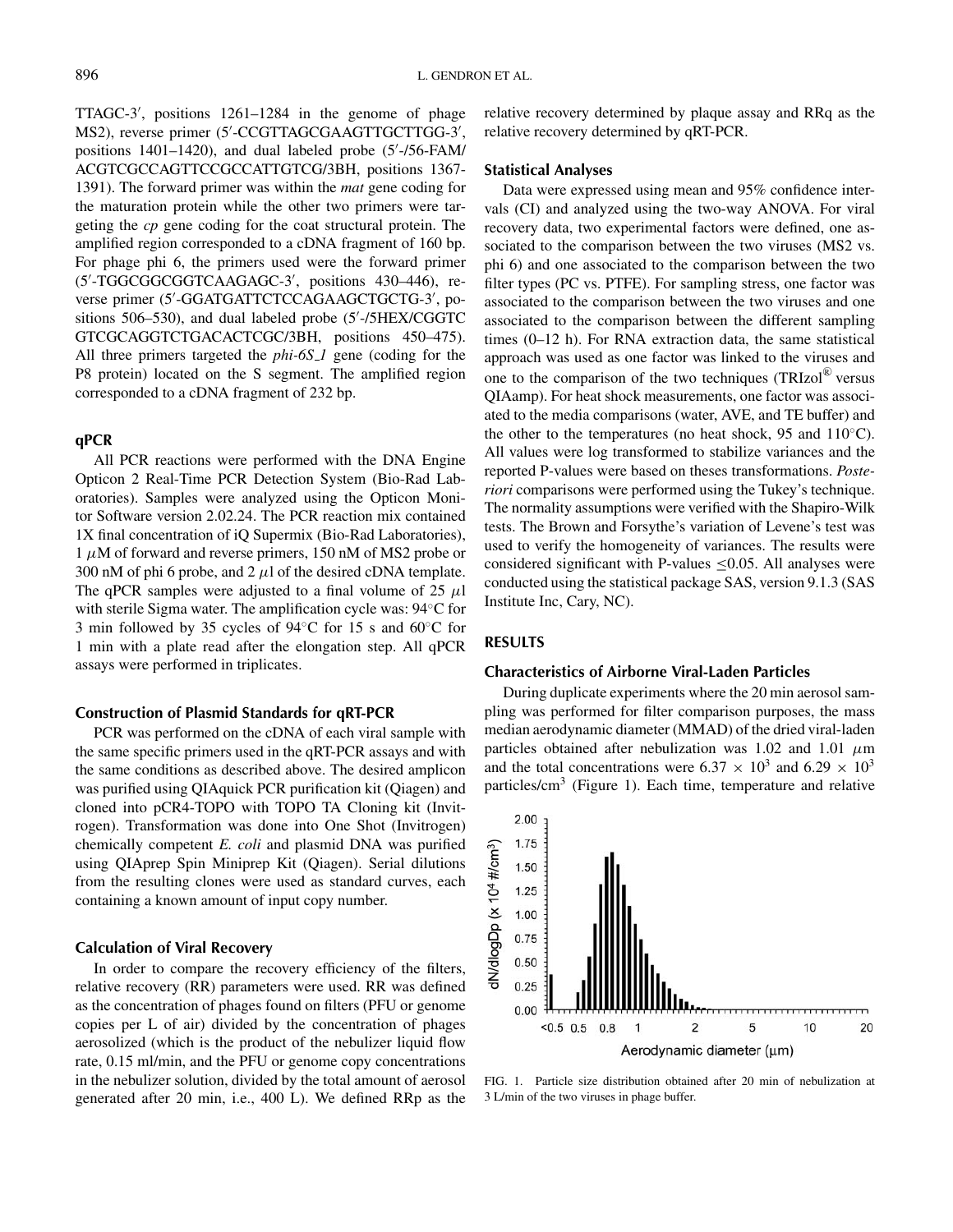humidity (RH) inside the chamber were of 30  $\pm$  1<sup>°</sup>C and 20  $\pm$ 5%, respectively. The quantity of phages in the nebulization medium was measured by plaque assays and qRT-PCR. Phage MS2 titer was  $1.1 \times 10^8$  PFU per ml (95% CI: 8.8  $\times 10^7$ –  $1.4 \times 10^8$ ), while phage phi 6 was  $1.5 \times 10^8$  PFU per ml (95% CI:  $1.5 \times 10^8 - 1.6 \times 10^8$ ). The corresponding infective aerosol generated inside the chamber, considering no aerosol loss before penetrating the chamber, was of  $8.3 \times 10^5$  PFU per L of air for MS2 and of  $1.1 \times 10^6$  for phi 6. Interestingly, the genome copies were much higher in the nebulization medium as determined by qRT-PCR than the plaque counts. For phage MS2,  $1.4 \times 10^9$  genome copies (ssRNA) per ml (95% CI: 9.7  $\times$  10<sup>8</sup>– 1.9  $\times$  10<sup>9</sup>) were detected in the nebulization medium while  $1.2 \times 10^{10}$  copies (dsRNA) per ml (95% CI: 7.6  $\times 10^{9}$ –  $1.6 \times 10^{10}$ ) were detected for phage phi 6. The corresponding genome copies aerosolized inside the chamber were of 1.1  $\times$  $10^7$  copies per L of air for MS2 and of  $9.0 \times 10^7$  for phi 6. These data suggest that a significant number of phages are either not infectious in the lysate or that several copies of the phage genomes are not packaged during phage multiplication and are liberated in the lysate after cell lysis.

## **Determination of the Viral Recovery by Filters using qRT-PCR**

No statistical difference was observed for viral recovery when comparing RRq for the two filters and the two phages  $(P > 0.05, n = 6)$  (Figure 2). Nonetheless for the recovery of phage MS2, PC filters were slightly more efficient (1.3-fold) than PTFE filters. Indeed,  $8.3 \times 10^5$  (95% CI:  $2.6 \times 10^5$  –  $1.4 \times$  $10<sup>6</sup>$ ) viral genome copies per liter of air were quantified on PC filters while  $6.2 \times 10^5$  (95% CI:  $3.1 \times 10^5 - 9.2 \times 10^5$ ) genome copies per liter of air were found on PTFE filters. The recovery of phage phi 6 was virtually the same with both filters, 6.5  $\times$  $10^6$  (95% CI: 3.5  $\times$  10<sup>6</sup> – 9.5  $\times$  10<sup>6</sup>) genome copies per liter of air were quantified on PC filters while  $6.7 \times 10^6$  (95% CI: 3.2)  $\times$  10<sup>6</sup>– 1.0  $\times$  10<sup>7</sup>) genome copies per liter of air were detected on PTFE filters.



FIG. 2. The RRp and RRq of PC and PTFE filters for the two phage models.

## **Determination of the Viral Recovery by Filters using Plaque Assays**

For phage MS2, PC filters recovered 1.5-fold more infectious bacterial viruses than PTFE filters  $(P < 0.05, n = 6)$  (Figure 2). A total of  $1.2 \times 10^4$  (95% CI:  $1.6 \times 10^3$  –  $2.2 \times 10^4$ ) PFU per liter of air were recovered from PC filters while the average phage count was 7.8  $\times$  10<sup>3</sup> (95% CI: 1.6  $\times$  10<sup>3</sup> – 1.7  $\times$  10<sup>4</sup>) PFU per liter of air on PTFE filters. By comparing the plaque assays results with qRT-PCR data, PC and PTFE filters recovered relatively the same amount of infectious MS2 particles (P *>* 0.05), 18% and 16%, respectively.

For phage phi 6, PC filters recovered 4-fold more infectious phages than PTFE filters  $(P < 0.05, n = 6)$  (Figure 1). However, the phage counts were much lower with  $1.4 \times 10^2$  (95% CI:  $8.4 \times 10^{1} - 2.0 \times 10^{2}$ ) PFU per liter of air with PC filters and  $3.4 \times 10^{1}$  (95% CI:  $1.8 \times 10^{1} - 5.0 \times 10^{1}$ ) PFU/L air with PTFE filters. By comparing with the results obtained with the qRT-PCR, PC filters recovered significantly more (P *<* 0.05) infectious phi 6 particles. Indeed, PC filters recovered 0.17% of infectious particles whereas PTFE filters recovered only 0.04%.

#### **Extraction Efficiency After Agitation**

In order to evaluate the effect of the sampling and extraction processes on phage recovery (without the input of the aerosolization process), filters were used to test the air-drying desiccation and agitation effects. Filters were spiked with known amounts of viruses, air-dried or not and agitated or not (liquid sample). The extraction efficiencies of the two tested filters in recovering total RNA and infectious phages after agitation are summarized in Table 1. For phage MS2, no statistical difference was observed between PC and PTFE filters for recovering infectious particles after 20 min of vigorous agitation of the closed-face cassettes containing 5 ml of TSB ( $P > 0.05$ ,  $n = 6$ ). We recovered over 85% of infectious bacterial viruses from both type of filters. A total of 2.1  $\times$  10<sup>5</sup> (95% CI: 1.8  $\times$  10<sup>5</sup> – 2.3  $\times$  10<sup>5</sup>) PFU per ml of phage mix were recovered prior to agitation compared to 1.9  $\times$  10<sup>5</sup> (95% CI: 1.7  $\times$  10<sup>5</sup> – 2.1  $\times$  10<sup>5</sup>) PFU per ml on PC filters and  $1.8 \times 10^5$  (95% CI:  $1.7 \times 10^5$  –  $2.0 \times 10^5$ ) PFU per ml on PTFE filters after agitation. For RNA recovery from MS2, again no statistical difference was observed between PC and PTFE filters after agitation of the phage mix in closed-face cassettes. In fact, we recovered over 100% of viral genomes from both type

#### TABLE 1

Ratios of RNA and infectious bacterial viruses recovery after 20 min of agitation in closed-face cassettes containing the phage mix in 5 ml of TSB

|       | <b>RNA</b> |                                                                                                   | Infectivity                 |             |
|-------|------------|---------------------------------------------------------------------------------------------------|-----------------------------|-------------|
| Virus | PC.        | <b>PTFE</b>                                                                                       | PC.                         | <b>PTFE</b> |
| MS2 - |            | $132 \pm 68\%$ $100 \pm 39\%$<br>phi 6 $308 \pm 82\%$ $233 \pm 112\%$ $111 \pm 16\%$ $27 \pm 8\%$ | $91 \pm 31\%$ $88 \pm 28\%$ |             |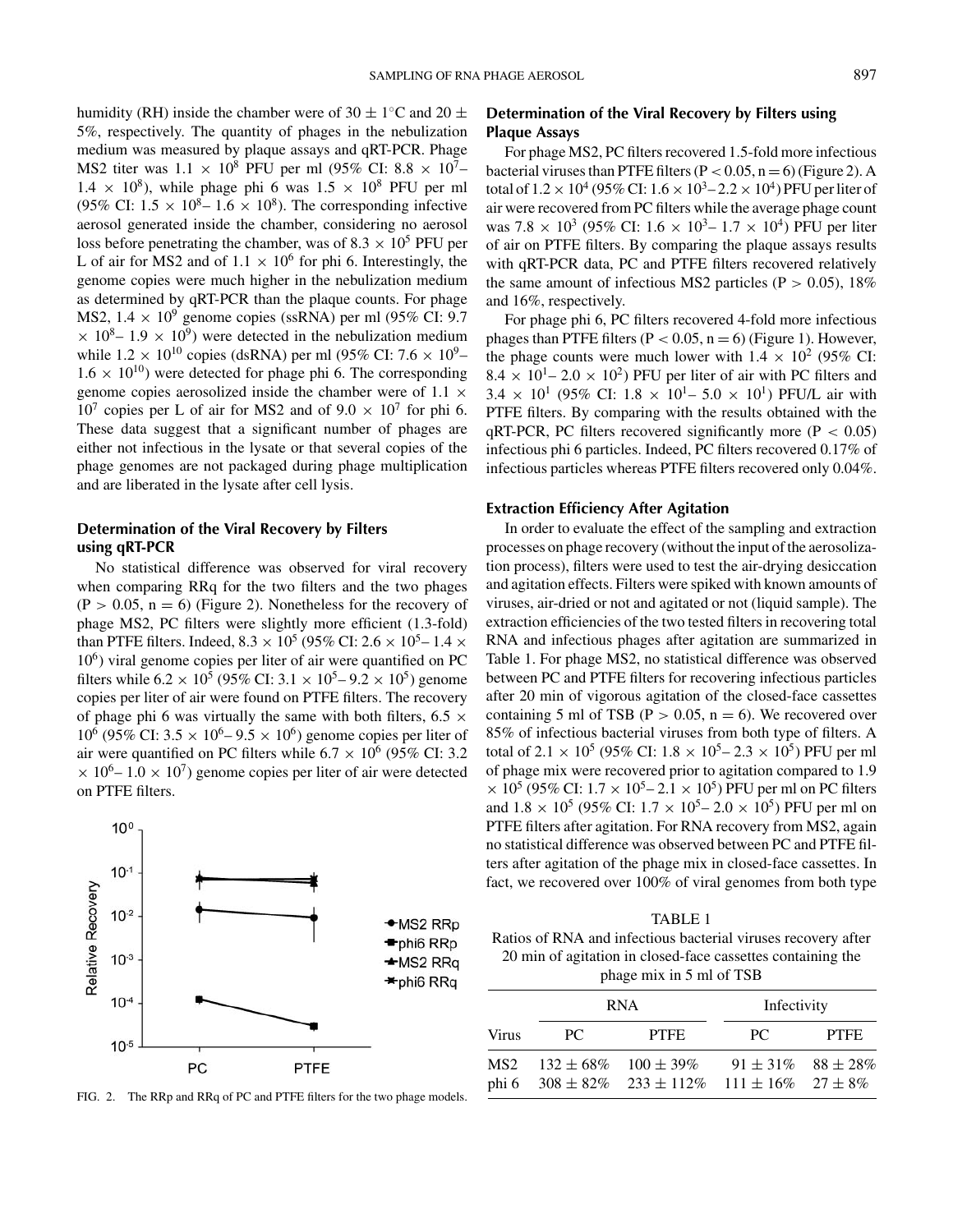of filters. A total of  $1.0 \times 10^7$  (95% CI:  $8.2 \times 10^6$  –  $1.2 \times 10^7$ ) copies per ml of phage mix were recovered prior to agitation compared to  $1.4 \times 10^7$  (95% CI:  $1.1 \times 10^7 - 1.6 \times 10^7$ ) copies per ml on PC filters and  $1.0 \times 10^7$  (95% CI: 9.2  $\times 10^6$  – 1.1  $\times$  $10<sup>7</sup>$ ) copies per ml on PTFE filters after agitation.

For phage phi 6, we recovered over 100% of infectious bacterial viruses from PC filters while we recovered approximately 30% from PTFE filters after 20 min of vigorous agitation of the phage mix in closed-face cassettes containing 5 ml of TSB (P *<* 0.05, n = 6). A total of  $5.6 \times 10^5$  (95% CI:  $5.3 \times 10^5$  –  $6.0 \times 10^5$ ) PFU per ml of phage mix were recovered prior to agitation compared to  $6.2 \times 10^5$  (95% CI:  $6.0 \times 10^5$  –  $6.4 \times 10^5$ ) PFU per ml on PC filters and  $1.5 \times 10^5$  (95% CI:  $1.3 \times 10^5$  –  $1.7 \times 10^5$ ) PFU per ml on PTFE filters after agitation. For RNA recovery from phage phi 6, we recovered a much greater amount of RNA after agitation as compared to prior agitation. A total of  $2.4 \times 10^7$  (95%) CI:  $2.1 \times 10^7 - 2.7 \times 10^7$ ) copies per ml of phage mix were recovered prior to agitation compared to 7.4  $\times$  10<sup>7</sup> (95% CI: 6.9  $\times$  $10^7 - 8.0 \times 10^7$ ) copies per ml on PC filters and  $5.6 \times 10^7$  (95%) CI:  $4.2 \times 10^7 - 7.0 \times 10^7$  copies per ml on PTFE filters after agitation.

## **Extraction Efficiency After Desiccation and Agitation**

The extraction efficiencies of the two tested filters in recovering total RNA and infectious phages after desiccation and agitation are summarized in Table 2. For phage MS2, no statistical difference was observed between PC and PTFE filters for recovering infectious phage particles after desiccation and 20 min of agitation of the phages in cassettes containing 5 ml of TSB ( $P > 0.05$ ,  $n = 6$ ). We recovered approximately 30% of infectious phages with both filters. A total of  $2.1 \times 10^5$  (95%) CI:  $1.8 \times 10^5 - 2.3 \times 10^5$ ) PFU per ml of phage mix were recovered prior desiccation and agitation compared to  $5.4 \times 10^4$ (95% CI:  $5.0 \times 10^{4} - 5.8 \times 10^{4}$ ) PFU per ml on PC filters and 5.4  $\times$  10<sup>4</sup> (95% CI: 5.1  $\times$  10<sup>4</sup> – 5.7  $\times$  10<sup>4</sup>) PFU per ml on PTFE filters after desiccation and agitation. Similarly, for total RNA recovery from MS2 phage, no statistical difference was observed between PC and PTFE filters after desiccation. Both filters recovered approximately 70% of total RNA. A total of 1.0  $\times$  10<sup>7</sup> (95% CI: 8.2  $\times$  10<sup>6</sup> – 1.2  $\times$  10<sup>7</sup>) phage genome copies per ml of phage mix were recovered prior to desiccation and agitation compared to 7.3  $\times$  10<sup>6</sup> (95% CI: 5.9  $\times$  10<sup>6</sup> – 8.7  $\times$ 

#### TABLE 2

Ratios of RNA and infectious bacterial viruses recovery after desiccation of phage mix on filters and 20 min of agitation in closed-face cassettes containing 5 ml of TSB

|                 | <b>RNA</b> |                                                                     | Infectivity  |                                              |
|-----------------|------------|---------------------------------------------------------------------|--------------|----------------------------------------------|
| <b>Virus</b>    | PC.        | <b>PTFE</b>                                                         | PC.          | <b>PTFF</b>                                  |
| MS <sub>2</sub> |            | $73 \pm 35\%$ $73 \pm 39\%$<br>phi 6 $188 \pm 72\%$ $275 \pm 162\%$ | $26 \pm 8\%$ | $26 \pm 7\%$<br>$4 \pm 2\%$ 0.09 $\pm$ 0.06% |

 $10^6$ ) copies per ml on PC filters and  $7.3 \times 10^6$  (95% CI: 5.5  $\times$  $10^6$ – 9.0 × 10<sup>6</sup>) copies per ml on PTFE filters.

For phage phi 6, PC filters recovered 4% of infectious bacterial viruses while PTFE filters recovered 0.09% after desiccation and agitation in closed-face cassettes. A total of  $5.6 \times 10^5$  (95%) CI:  $5.3 \times 10^5 - 6.0 \times 10^5$ ) PFU per ml were recovered prior to desiccation and agitation while we recovered  $2.0 \times 10^4$  (95%) CI:  $1.0 \times 10^4 - 3.0 \times 10^4$ ) PFU per ml on PC filters and  $5.0 \times$  $10^2$  (95% CI: 3.0  $\times$  10<sup>2</sup> – 7.0  $\times$  10<sup>2</sup>) PFU per ml on PTFE filters after desiccation and agitation. As for the recovery of phi 6 RNA, we picked up 1.5-fold more phi 6 RNA with PTFE filters than with PC filters after desiccation and agitation in cassettes. Again, we recovered a much greater amount of RNA after desiccation and agitation as before desiccation and agitation (Table 2). A total of 2.4  $\times$  10<sup>7</sup> (95% CI: 2.1  $\times$  10<sup>7</sup> – 2.7  $\times$  10<sup>7</sup>) copies per ml of phage  $m \times w$  were recovered prior desiccation and agitation compared to 4.5  $\times$  10<sup>7</sup> (95% CI: 3.2  $\times$  10<sup>7</sup> – 4.8  $\times$  10<sup>7</sup>) copies per ml on PC filters and  $6.6 \times 10^7$  (95% CI: 4.4× 10<sup>7</sup>–  $8.9 \times 10^7$ ) copies per ml on PTFE filters.

## **Sampling Stress**

Figure 3 shows the effect of the sampling stress on the two viruses. For phage MS2, there was a decrease of more than 60% in infectivity and also for RNA detection after 12 h of sampling pure air at 2 L/min through the filter. A total of  $1.2 \times 10^7$ (95% CI: 8.1  $\times$  10<sup>6</sup> – 1.5  $\times$  10<sup>7</sup>) genome copies per filter were quantified at time 0 compared to 3.9  $\times$  10<sup>6</sup> (95% CI: 2.9  $\times$  10<sup>6</sup>–  $5.0 \times 10^6$ ) copies per filter at time 12 h. A total of  $3.7 \times 10^6$ (95% CI:  $3.0 \times 10^6$  –  $4.5 \times 10^6$ ) PFU per filter were quantified at time 0 as compared to 1.4  $\times$  10<sup>6</sup> (95% CI: 1.1  $\times$  10<sup>6</sup>– 1.6  $\times$  $10<sup>6</sup>$ ) PFU per filter at time 12 h.

For phage phi 6, there was no decrease in RNA detection after 12 h of sampling pure air at 2 L/min through the filter ( $P > 0.05$ ,  $n = 2$ ). A total of 3.2  $\times$  10<sup>7</sup> (95% CI: 2.9  $\times$  10<sup>7</sup> – 3.5  $\times$  10<sup>7</sup>) genome copies per filter were quantified at time 0 compared to



FIG. 3. Total RNA or infectious bacterial viruses recovered after passing clean air at 2 L/min through closed-face cassettes containing PC filters previously exposed to a 20 min chamber aerosolization with the two test viruses.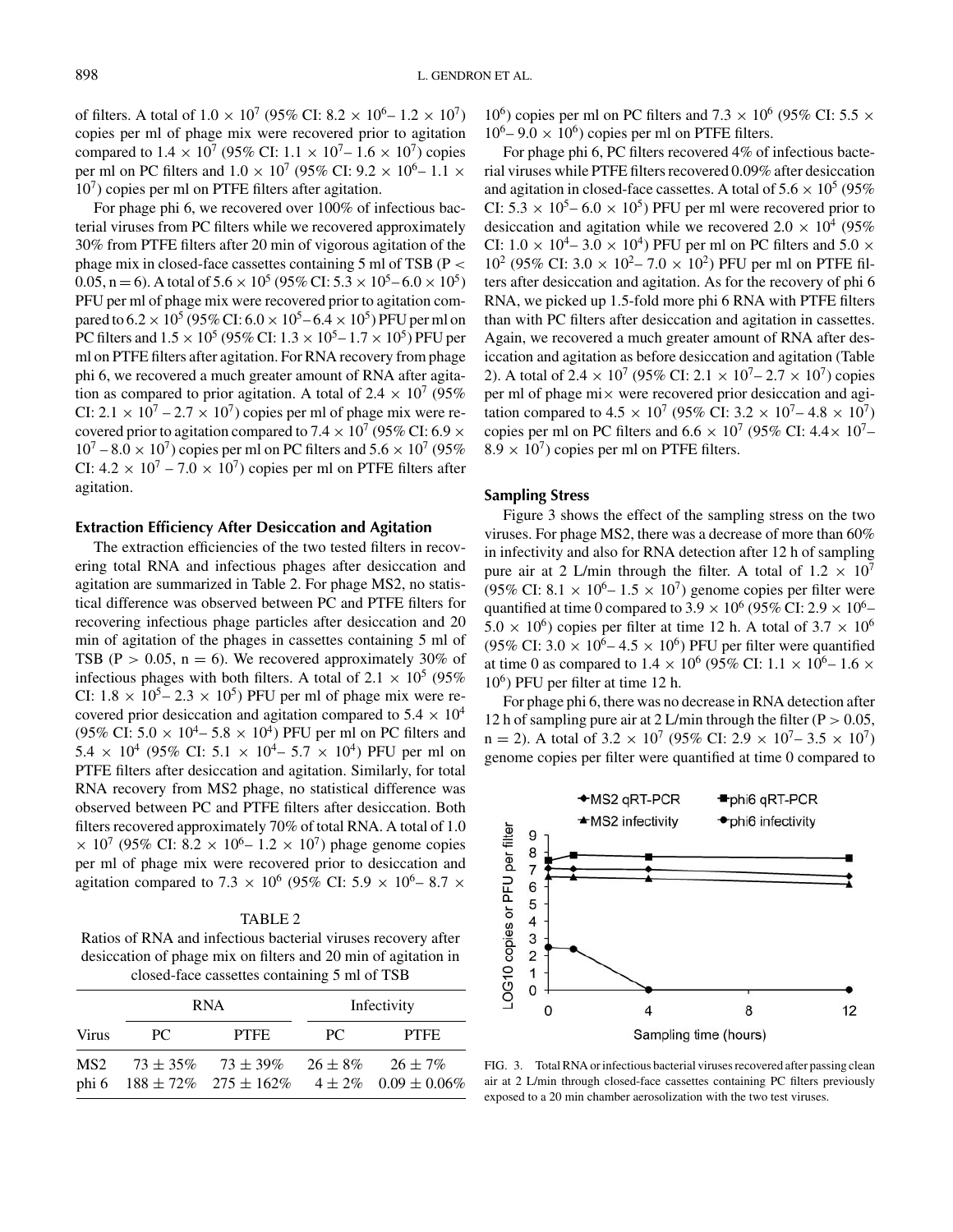

No heat shock 95°C = 110°C 10000 Copies per PCR well 1000 100 10 1 **AVE buffer TE** buffer Water

FIG. 4. Comparison between QIAamp Viral RNA Mini Kit and TRIzol<sup>®</sup>LS Reagent for recovering viral RNA from  $10<sup>3</sup>$  PFU per ml of lysate of phages MS2 and phi 6.

FIG. 5. Effects of media and heat shock treatments prior to RT-PCR on the detection limit of phage phi 6 RNA.

## **DISCUSSION**

## **Comparison of PC and PTFE Filters for Airborne Viral Recovery**

In a previous study (Verreault et al. 2010), two DNAcontaining phages (phiX174/ssDNA and P008/dsDNA) underwent the same aerosolization and sampling process to compare the efficiency of PC and PTFE filters. The qPCR and plaque assay results demonstrated superior sampling/elution efficiency with PC filters as compared to PTFE filters for both types of DNA phages. In this study, our qRT-PCR results did not show any statistical differences between PC and PTFE filters except for a slight tendency for PC filters to increase the recovery of MS2 particles. However, we recovered much more RNA from phage phi 6 after agitation of the samples during the elution process.

When using plaque assays to monitor airborne viral recovery, PC filters recovered more infectious particles than PTFE filters (1.5-fold and 4-fold for MS2 and phi 6, respectively). However, we observed a significant loss of infectivity that was caused by the elution method. This is likely due to the structure of the filters. In a previous study (Verreault et al. 2010), scanning electron micrographs showed that PTFE filters have complex microscopic structures where phages could be trapped or broken during the elution step. In contrast, PC filters have a smooth surface that could be less damageable to viruses. Furthermore, other filter properties are known to affect the physical recovery of viral aerosols such as the filter's surface electrostatic charge (Li et al. 2009) or whether the material is hydrophobic (PTFE) or hydrophilic (PC) (Reitz 2005). However, our qRT-PCR results show no significant differences between the two tested filters for the airborne viral recovery of the two tested bacteriophages suggesting that the overall particle collection efficiency is not significantly altered by the composition of the filter when using our experimental settings (RH, temperature, MMAD of particles and sampling time).

 $6.9 \times 10^{7}$  (95% CI:  $6.3 \times 10^{7}$  – 7.6  $\times 10^{7}$ ) copies per filter at time 1 h and 4  $\times$  10<sup>7</sup> (95% CI: 3  $\times$  10<sup>7</sup> – 6  $\times$  10<sup>7</sup>) copies per filter at time 24 h. However, we observed a significant loss of infectivity with this phage (Figure 3). When comparing the total PFU obtained per filter to the total copies of phage genomes per filter, only 0.0009% of phi 6 particles were infectious at time 0 and no infectious phi 6 particles were detected after 4 h of sampling stress. This suggests that the aerosolization and the 20 min sampling already significantly damaged the virus.

#### **Comparison of RNA Extraction Methods**

QIAamp mini-columns recovered 3.8-fold more MS2 RNA and 3.5-fold more phi 6 RNA than the  $TRIzol^{\circledR}LS$  reagent (P  $< 0.05$ , n = 6) (Figure 4). For phage MS2,  $6.5 \times 10^3$  (95% CI:  $4.1 \times 10^3 - 8.9 \times 10^3$  copies per PCR well were quantified by qRT-PCR using QIAamp mini-columns while  $1.7 \times 10^3$  (95%) CI: 7.1  $\times$  10<sup>2</sup> – 4.1  $\times$  10<sup>3</sup>) copies per PCR well was detected using the TRIzol<sup>®</sup>LS reagent. For phage phi 6,  $3.8 \times 10^{1}$  (95%) CI:  $1.1 \times 10^{1} - 6.5 \times 10^{1}$  copies per PCR well were quantified using QIAamp mini-columns as compared to  $1.1 \times 10^{1}$  (95%) CI:  $2.9 \times 10^{0} - 2.5 \times 10^{1}$  copies per PCR well when using TRIzol<sup>®</sup> LS reagent.

#### **Heat Shock Treatments**

For phage phi 6, a 5 min heat shock treatment of  $110\degree$ C in TE buffer was the optimal condition to denature dsRNA prior to reverse transcriptase (Figure 5). At this condition, detection was increased 14-fold and 20-fold compared to the 95◦C heat shock and the treatment without heat shock in TE buffer (P *<* 0.05, n  $= 3$ ). When comparing the optimal condition to AVE buffer and water without heat shock treatment, the detection was increased 36-fold and 46-fold, respectively (P *<* 0.05).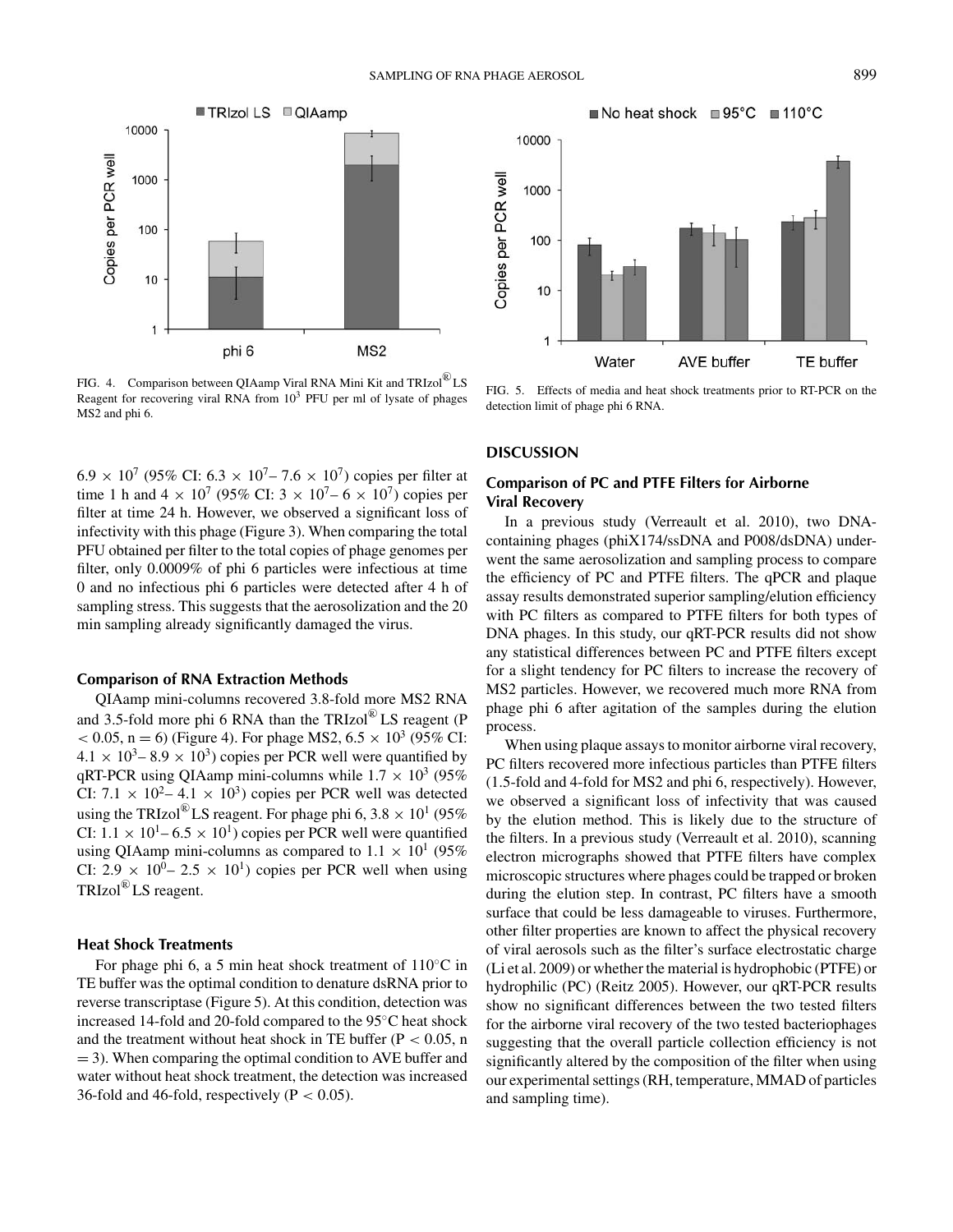## **Comparison between qPCR and Plaque Assays**

When comparing relative recoveries using qRT-PCR and plaque assay, more than 80% of MS2 virions and more than 99.8% for phage phi 6 lost infectivity after aerosolization and sampling. Similar observations were made when analyzing airborne DNA phages (Verreault et al. 2010). One possible explanation could be the presence of phage aggregates that could lead to under estimation of phage titers. The low recovery of infectious phi 6 particles after aerosolization is comparable with results obtained by others (Tseng and Li, 2005). It is likely that the fragile lipid containing envelope of phage phi 6, necessary for infecting the bacterial host (Ojala et al. 1990), is sensitive to the aerosolization. In fact, the sampling stress assays confirmed that phage phi 6 was significantly affected by this process.

## **qRT-PCR Optimization**

While the two RNA extraction methods performed in this study use guanidine isothiocyanate to denature proteins and liberate viral RNA, Qiagen's QIAamp Viral RNA Mini Kit uses silicon binding column-based method to recover RNA whereas Invitrogen's TRIzol<sup>®</sup>LS Reagent uses organic solvents. A previous study comparing a TRIzol®-chloroform based method to the QIAamp viral RNA columns with the use of carrier RNA showed that the  $TRIzol^{\circledR}$ -chloroform extraction recovered 2.5 times more influenza viral RNA (Fabian et al. 2009). Our results showed that the use of Qiagen's QIAamp Viral RNA Mini Kit without carrier RNA led to greater quantities of RNA than Invitrogen's  $TRIzol^{\circledR}$  LS Reagent (3.8- and 3.5-fold more for MS2 and phi 6, respectively). For this reason, the use of carrier RNA should carefully be examined before application with any diagnostic system. Of note, the total RNA isolated from phi 6 could be increased by 2- to 3-fold when agitating filled-cassette for 20 min prior to using QIAamp viral RNA columns.

Others have also previously used heat shock treatments at 95◦C to denature viral dsRNA (Mittal et al. 2005; Rimstad et al. 1990) while others opted for 100◦C and above (Davis and Boylet, 1990; Etten et al. 1974). Our results showed that it was better to heat RNA samples to 110◦C instead of 95◦C to get a more sensitive and accurate quantification of phage phi 6 dsRNA by qRT-PCR. Moreover, the melting process of dsRNA is known to be dependent on the ionic strength of the medium (Steger et al. 1980). In our case, TE buffer was the best solution among the three tested.

## **CONCLUSIONS**

We have used two non-pathogenic viruses, phages phi 6 and MS2, as surrogates for studying airborne RNA pathogenic viruses. Our results support the use of PCR-based technology to increase the sensitivity of viral detection in air samples. The choice of filter type should depend on the type of virus to sample and the method used to quantify viral particles. A protocol using a commercial kit and a heat shock treatment was also optimized to extract phage RNA from aerosolized samples. The method described in this article for detecting airborne RNA viruses could be applicable to other RNA viruses in different types of environment and could help answer questions related to their airborne transmission and risk assessment either in industrial settings as well as indoors and outdoors.

## **REFERENCES**

- Adams, M. H. (1959). *Bacteriophages*. Interscience Publishers, New York.
- Aintablian, N., Walpita, P., and Sawyer, M. (1998). Detection of Bordetella Pertussis and Respiratory Syncytial Virus in Air Samples from Hospital Rooms. *Infection Control and Hospital Epidemiology.* 19:918–923.
- Bamford, D. H., Burnett, R. M., and Stuart, D. I. (2002). Evolution of Viral Structure. *Theoretical Population Biology.* 61:461–470.
- Barker, J., and Jones, M. V. (2005). The Potential Spread of Infection Caused by Aerosol Contamination of Surfaces after Flushing a Domestic Toilet. *J. Applied Microbiology.* 99:339–347.
- Burton, N. C., Grinshpun, S. A., and Reponen, T. (2007). Physical Collection Efficiency of Filter Materials for Bacteria and Viruses. *Ann. Occup. Hyg.* 5:143–151.
- Butcher, S. J., Grimes, J. M., Makeyev, E. V., Bamford, D. H., and Stuart, D. I. (2001). A Mechanism for Initiating RNA-Dependent RNA Polymerization. *Nature.* 410:235–240.
- Davis, V. S., and Boylet, J. A. (1990). Adapting the Polymerase Chain Reaction to a Double-Stranded RNA Genome. *Analytical Biochemistry.* 189:30–34.
- Ellis, L. F., and Schlegel, R. A. (1974). Electron Microscopy of Pseudomonas *φ*6 Bacteriophage. *J. Virology.* 14:1547–1551.
- Eninger, R. M., Hogan, C. J., Biswas, P., Adhikari, A., Reponen, T., and Grinshpun, S. A. (2009). Electrospray vs. Nebulization for Aerosolization and Filter Testing with Bacteriophage Particles. *Aerosol Sci. Technol.* 43: 298–304.
- Etten, J. L. V., Vidaver, A. K., Koski, R. K., and Burnett, J. P. (1974). Base Composition and Hybridization Studies of the Three Double-Stranded RNA Segments of Bacteriophage *φ*6. *J. Virology.* 13:1254–1262.
- Fabian, P., McDevitt, J. J., Lee, W. M., Houseman, E. A., and Milton, D. K. (2009). An Optimized Method to Detect Influenza Virus and Human Rhinovirus from Exhaled Breath and the Airborne Environment. *J. Environ. Monitoring.* 11:314–317.
- Golmohammadi, R., ValegÂrd, K., Fridborg, K., and Liljas, L. (1993). The Refined Structure of Bacteriophage MS2 at 2.8 A Resolution. *J. Molecular Biology.* 234:620–639.
- Gottlieb, P., Metzger, S., Romantschuk, M., Carton, J., Strassman, J., Bamford, D. H., Kalkkinen, N., and Mindich, L. (1988). Nucleotide Sequence of the Middle dsRNA Segment of Bacteriophage Phi 6: Placement of the Genes of Membrane-Associated Proteins. *Virology.* 163:183–190.
- Grinshpun, S. A., Adhikari, A., Honda, T., Kim, K. Y., Toivola, M., Rao, K. S. R., and Reponen, T. (2007). Control of Aerosol Contaminants in Indoor Air: Combining the Particle Concentration Reduction with Microbial Inactivation. *Environ. Sci. Technol.* 41:606–612.
- Hermann, J. R., Hoff, S. J., Yoon, K. J., Burkhardt, A. C., Evans, R. B., and Zimmerman, J. J. (2006). Optimization of a Sampling System for Recovery and Detection of Airborne Porcine Reproductive and Respiratory Syndrome Virus and Swine Influenza Virus. *Applied and Environ. Microbiol.* 72:4811– 4818.
- Hogan, C. J., Kettleson, E. M., Lee, M.-H., Ramaswami, B., Angenent, L. T., and Biswas, P. (2005). Sampling Methodologies and Dosage Assessment Techniques for Submicrometre and Ultrafine Virus Aerosol Particles. *J. Applied Microbiol.* 99:1422–1434.
- Hogan, C. J., Kettleson, E. M., Ramaswami, B., Chen, D. R., and Biswas, P. (2006). Charge Reduced Electrospray Size Spectrometry of Mega- and Gigadalton Complexes: Whole Viruses and Virus Fragments. *Anal. Chem.* 78:844–852.